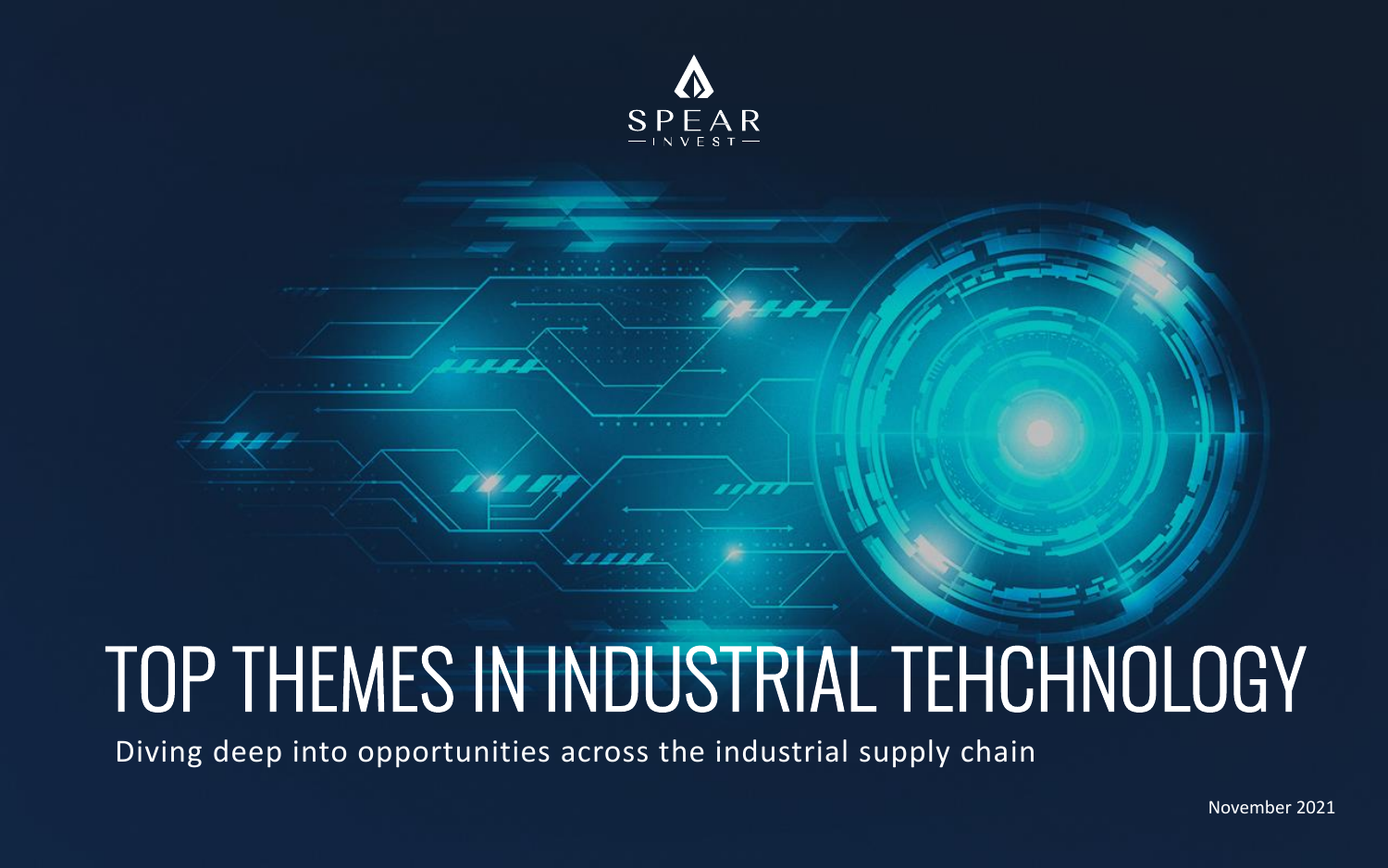# INVESTMENT THEMES

ARTIFICIAL INTELLIGENCE



MANUFACTURING **DIGITALIZATION** 

PHOTONICS AND ADDITIVE MANUFACTURING





ENVIRONMENTAL FOCUS AND DECARBONIZATION



*Emerging themes with limited market cap today, but sizable future potential* 



*Established themes with significant market cap and meaningful runway ahead* 

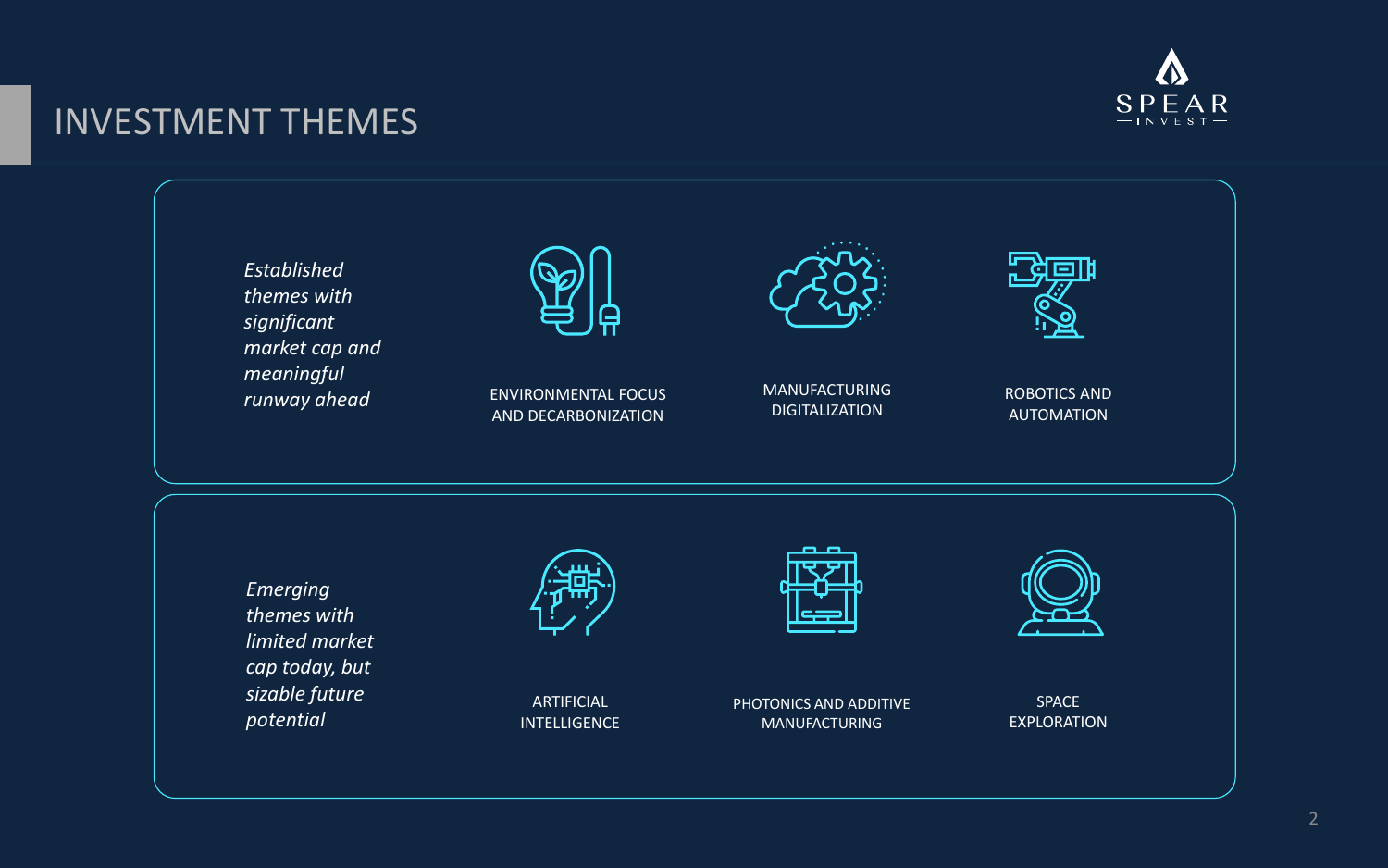# ENVIRONMENTAL FOCUS AND DECARBONIZATION



## *TREND*

Industrials, Transportation, and Building Operations account for >90% of global greenhouse emissions. ESG is becoming a top priority for companies and investors creating several high growth markets and attractive investment opportunities.

We invest in companies that develop products that use alternative fuels and energy sources (such as electricity, hydrogen) and the entire supply chains around them e.g., from the mine to the charging station.

## *INVESTMENT UNIVERSE*

We identify technologies that reduce emissions (e.g., carbon capture), and provide energy efficient equipment and solutions (e.g., compressors, blowers, HVAC systems, HPWH water heaters etc.).

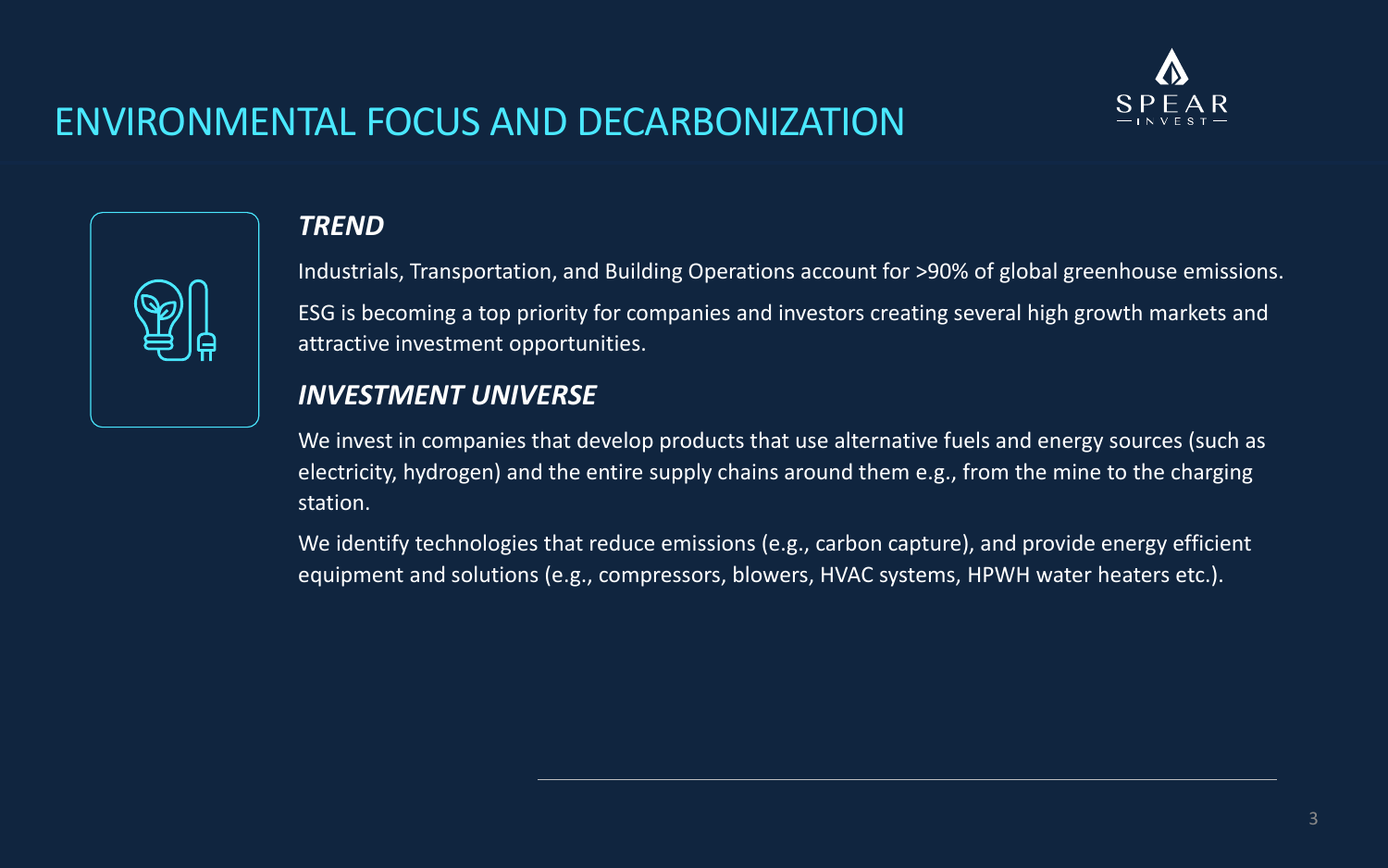# Opportunities in every sector and across many supply chains

### ENVIRONMENTAL FOCUS AND DECARBONIZATION 4

## **Transportation (23% of global CO2 emissions):**

• **Electrical grid equipment** – including medium and low voltage • **Lithium** – a bottleneck in EV production – by 2025 there will

- 
- not be enough lithium to meet demand targets
- **New materials:** e.g., GaN powered transistors replacing silicone

## **Industry (43% of global CO2 emissions):**

• Energy efficient equipment (e.g., **compressors, blowers**, etc.) can reduce energy consumption by 10%+

### **Buildings (28% of global CO2 emissions):**

- **Smart connected buildings** can reduce operating costs by 30%
- **Roofing and insulation** materials can significantly reduce
- HPWH **water heaters** can generate significant savings (#2 source of residential energy use and emissions)

heating consumption (# 1 source of residential energy use)

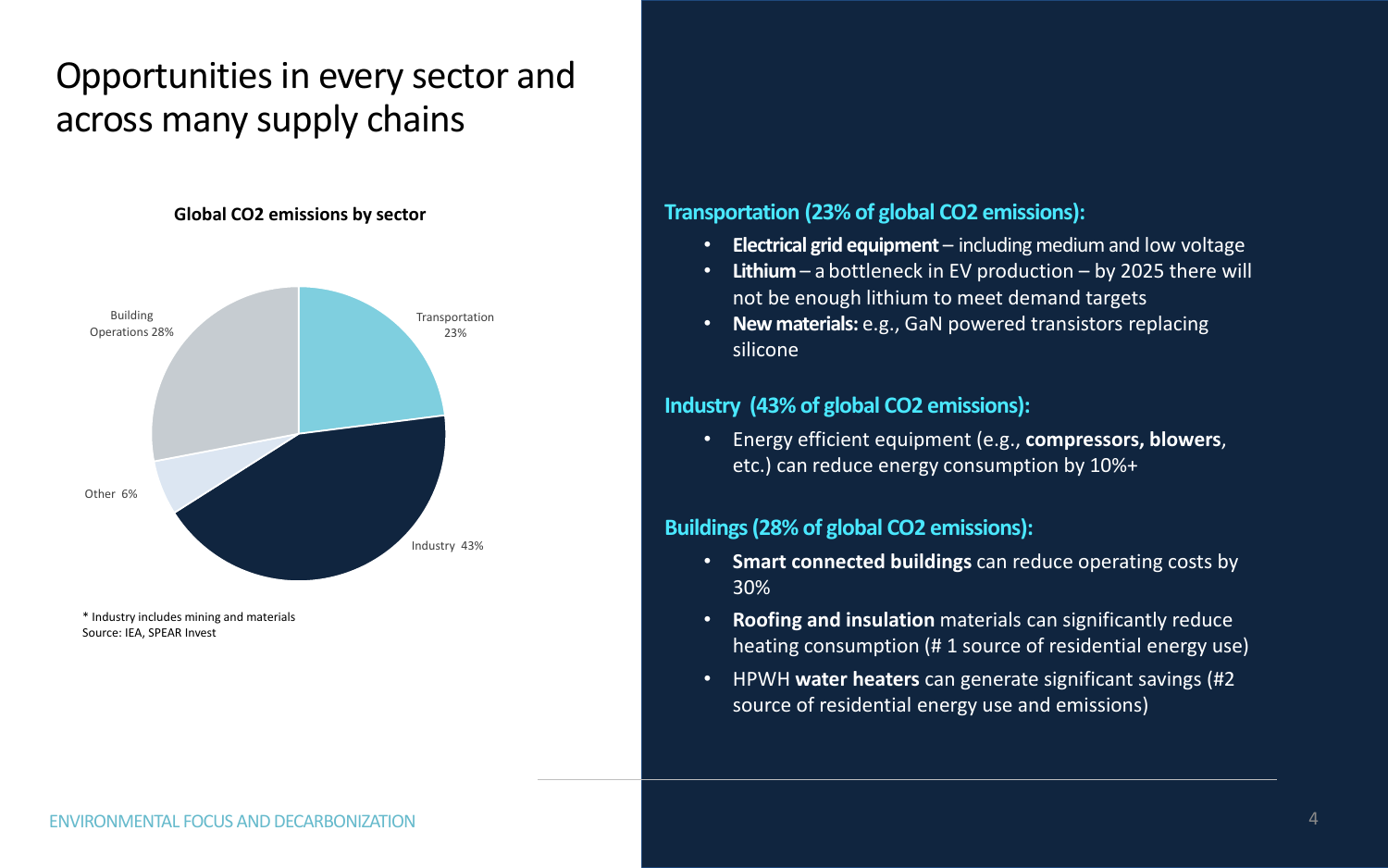# Example: lithium mining is a bottleneck in meeting EV production targets





*Elevated oil prices are accelerating investments in alternative fuels. Lithium market tightness is just one example of an opportunity in EVs, but the broader opportunity includes EV OEMs, battery technologies, utility and community level grid upgrades, and charging infrastructure.*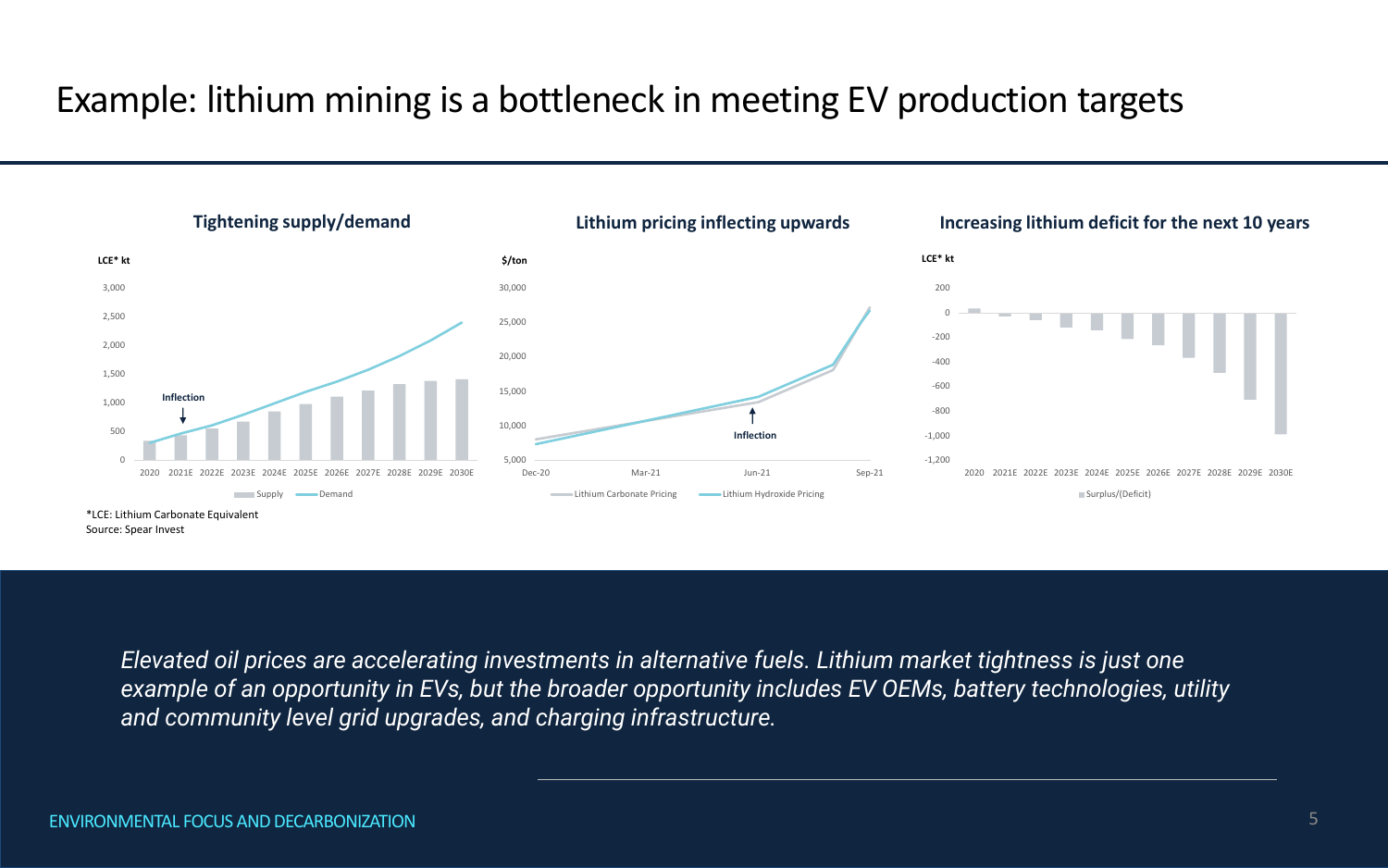# MANUFACTURING DIGITALIZATION

| <b>}</b> : |
|------------|
|            |

## *TREND*

Manufacturing companies are undergoing an end-to-end digital transformation creating a broad universe of investment opportunities.

Innovations in the industrial software stack, along with 5G connectivity, cloud migration, and edge computing serve as enablers for this transformation.

## *INVESTMENT UNIVERSE*

We focus our investment universe on two different areas:

- **Front end**: sales and design solutions (e.g., sales analytics, cloud based digital product design, multi-physics simulation) => faster revenue growth
- **Operations**: optimizing operations from procurement to manufacturing (e.g., digital procurement, remote monitoring, digital twin, and augmented reality (AR/VR) => higher margins

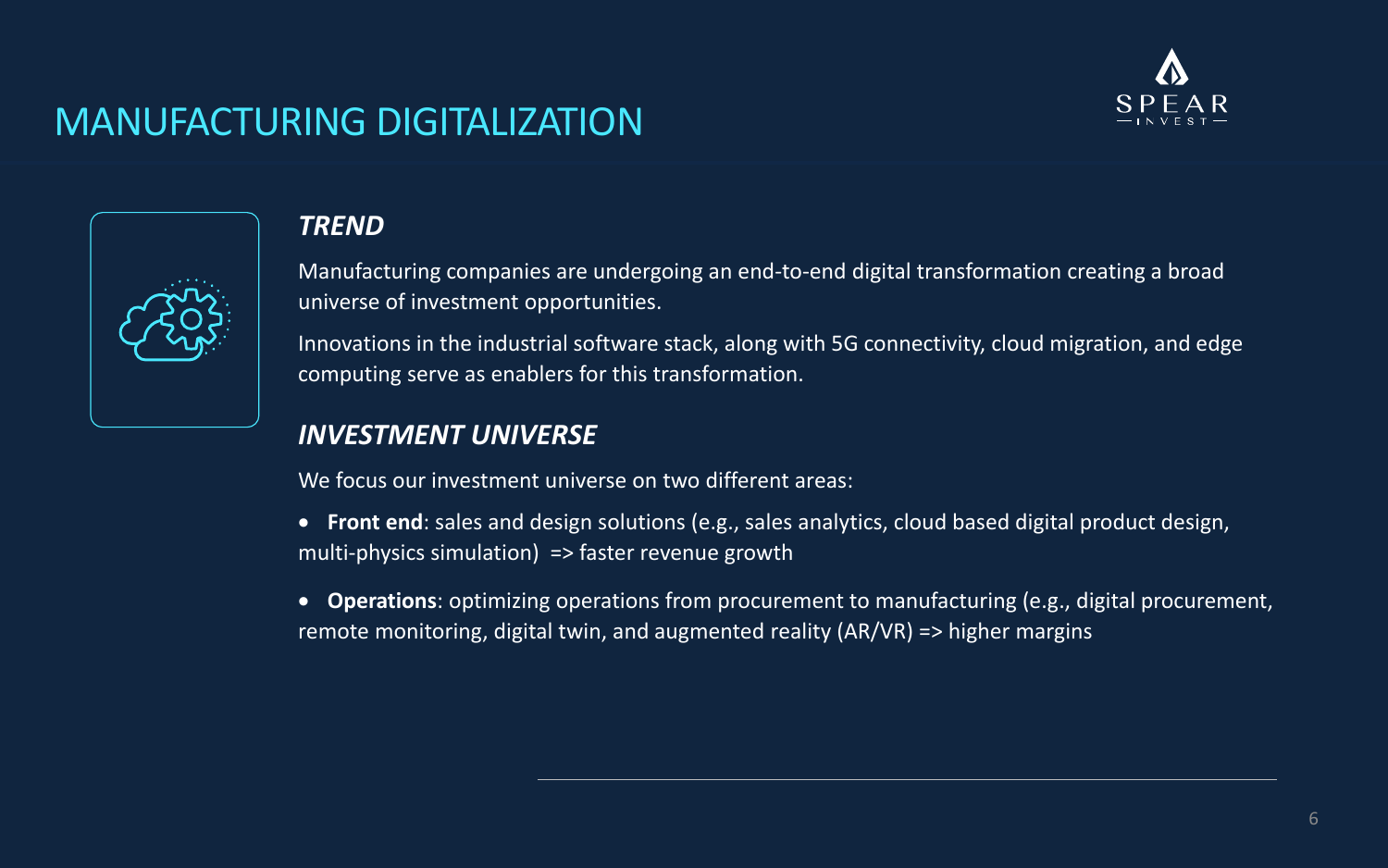# Companies are undergoing end-to-end digital transformation…



### **Digital manufacturing**

Remote monitoring, digital twin technologies, AR/VR, can result in increased efficiencies.

**Cybersecurity and backoffice processes** 

Back-office optimization and cybersecurity infrastructure can result in a more efficient and safe organization.

*Manufacturing Digitalization means better products, higher revenues, at lower costs which will ultimately benefit both companies and consumers. We believe this will provide a critical tool in overcoming inflation pressures.* 

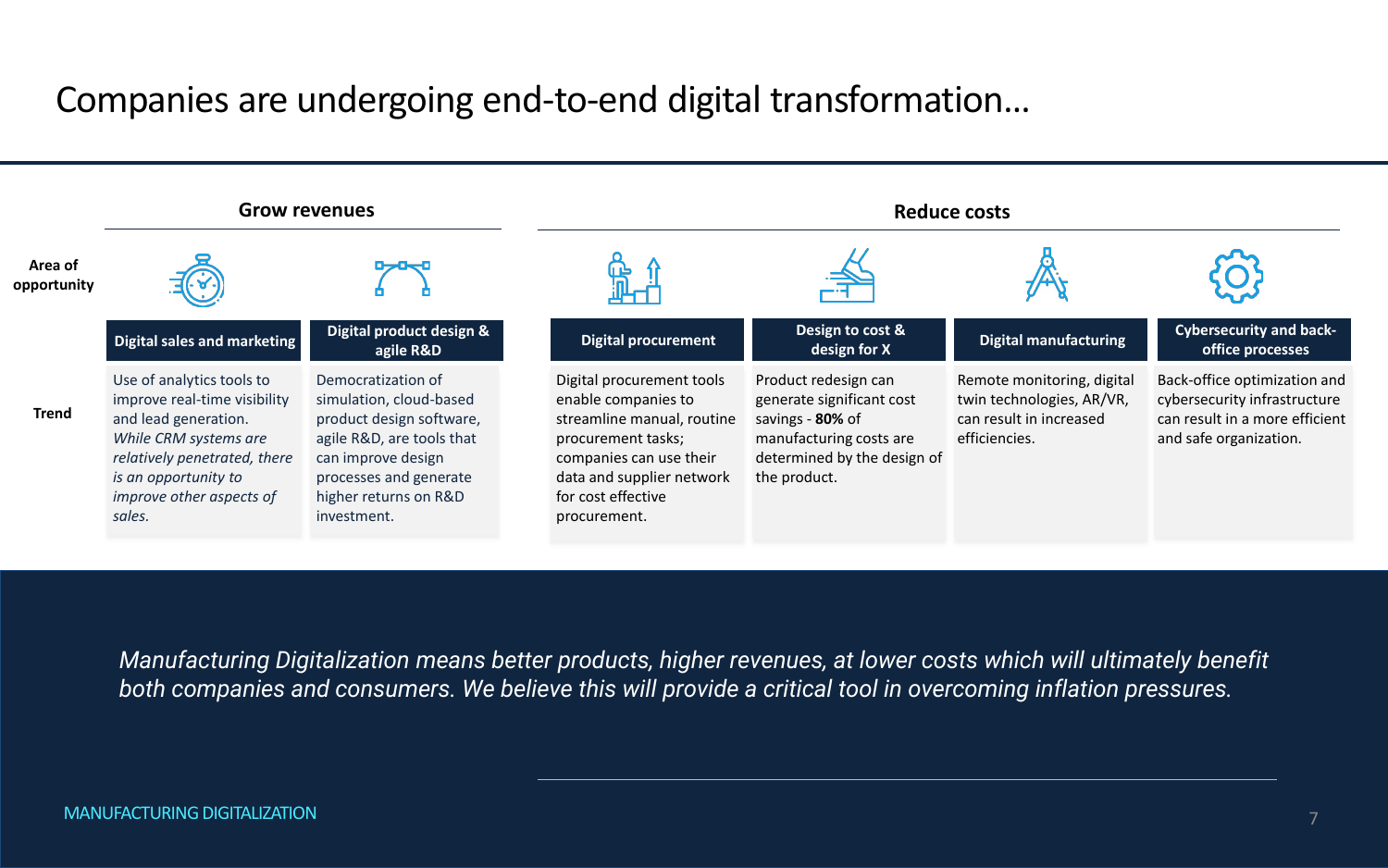# …enabled by 5G, EDGE computing, and innovation in the software stack

### MANUFACTURING DIGITALIZATION 8

### **Advantages of 5G over other wireless technologies**

• Improved latency and reliability are both critical parameters for manufacturing companies, creating a catalyst for industrial IoT adoption

### **EDGE computing**

• EGDE computing enables computation and analysis to be performed at the source, instead of accessing a centralized network, resulting in real-time decision making – key variable for critical industries (manufacturing, healthcare)

### **Democratizing software tools with increased compute speeds**

• Customers can solve simulation problems that a decade ago would take 2 weeks in minutes with better simulation tools, hardware and software solutions

### **5G offers many advantages over other wireless technologies**



Source: McKinsey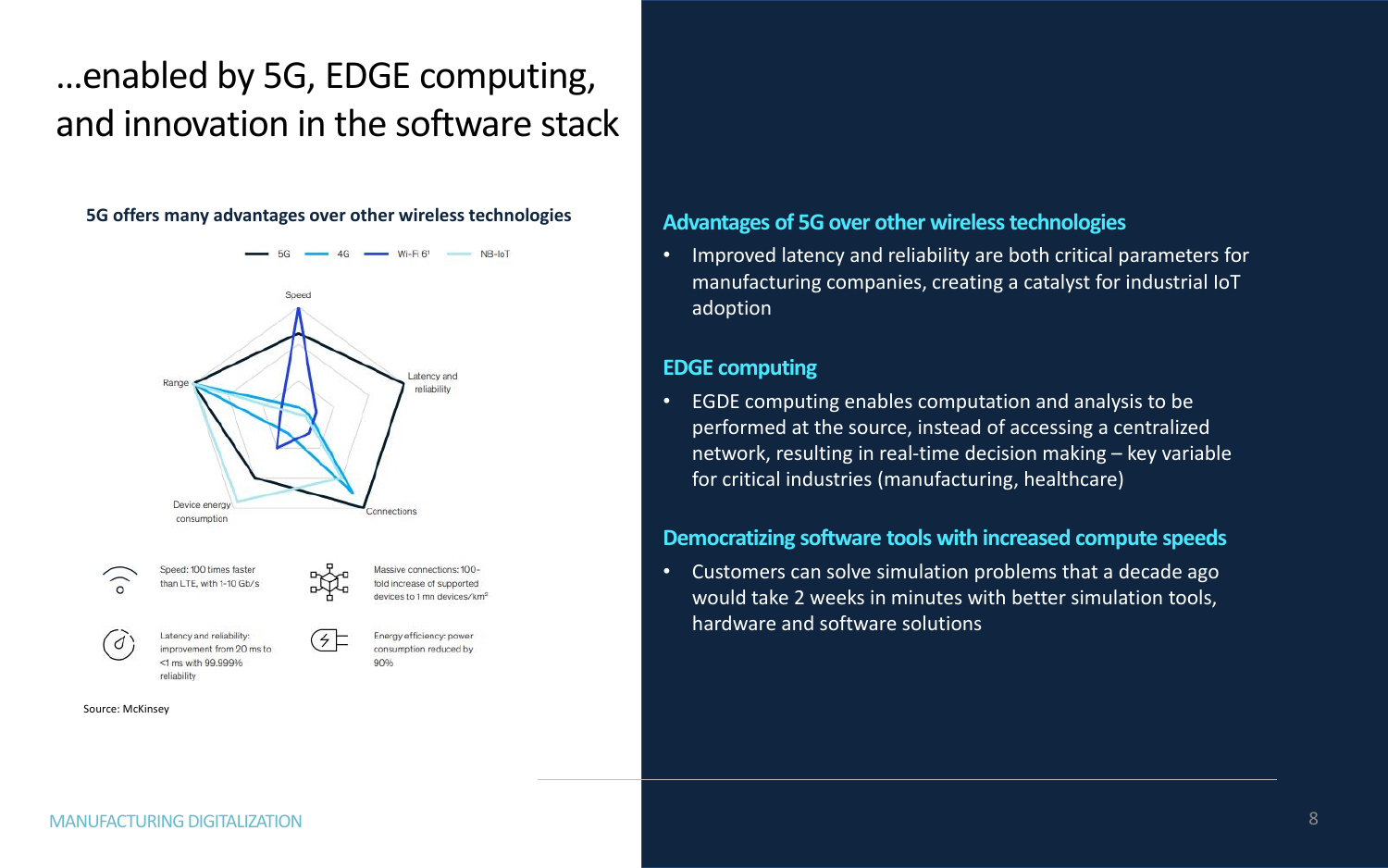# ROBOTICS & AUTOMATION

| <u>र्द्भ</u><br>复<br><b>PO</b> |  |
|--------------------------------|--|
|                                |  |

## *TREND*

Innovation in robotics and automation is driving manufacturing costs lower, increasing adoption and new applications.

We expect US Manufacturing capex to grow well above the previous cycle benefiting robotics and automation companies:

- Announced semi plants alone add \$50bn of equipment CapEx
- Localizing supply chains drive incremental investments in several other sub-sectors and ecosystems around them (battery manufacturing, biopharma etc.)

## *INVESTMENT UNIVERSE*

We invest in companies that help automate the factory floor, provide machine vision solutions, and manufacture robotics and components.

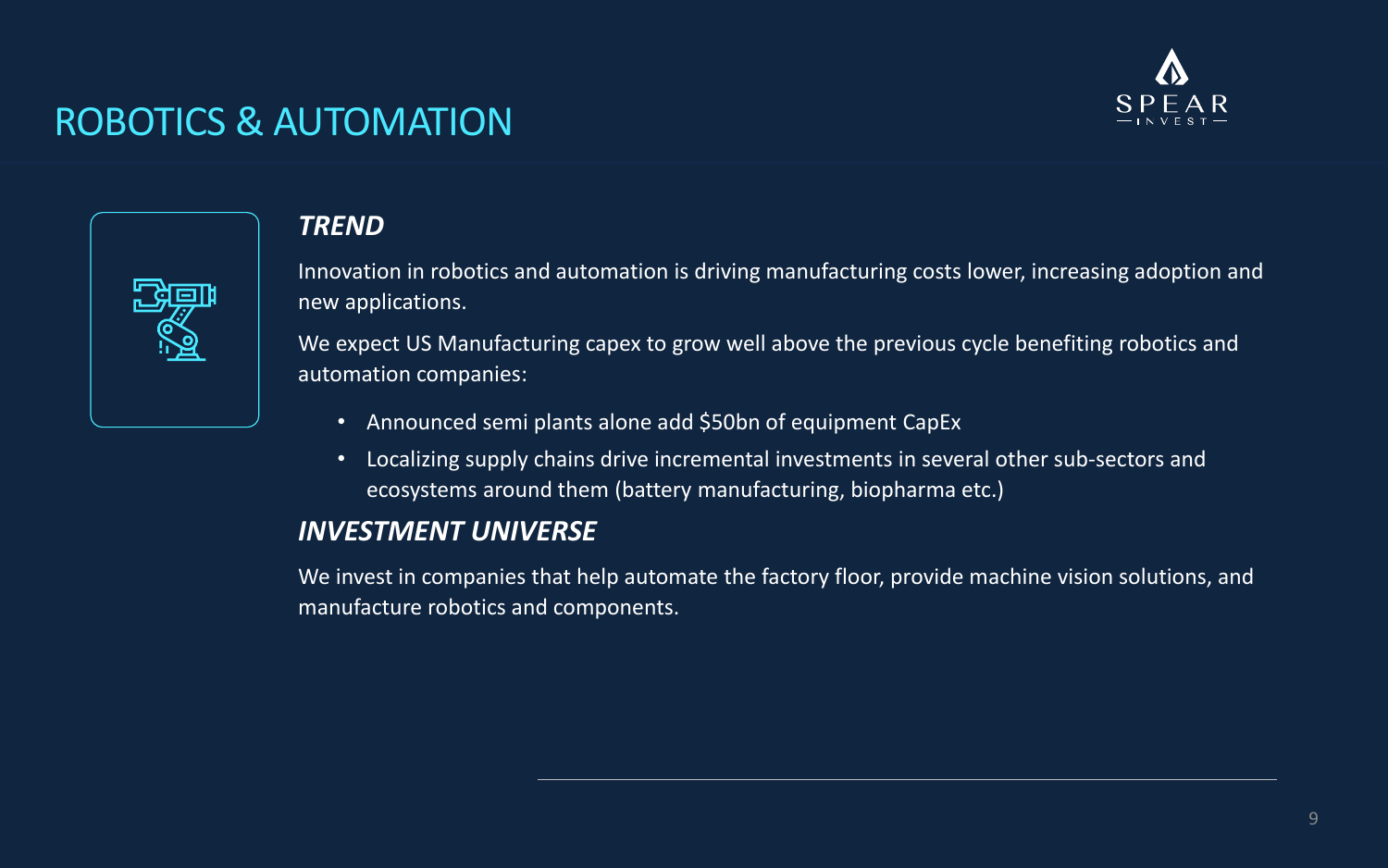# Robot demand is increasing driven by lower prices and increasing labor cost

## **Robot demand is expected to accelerate further**

- Robot unit shipments have increased at a 20% CAGR over the past ~10 years
- We expect demand to accelerate further with cobots industrial robots

(collaborative robots) and mobile robots significantly outgrowing

**Average Selling Price (\$K) Units Shipped (Thousands)** 0 10 20 30 40 50 60 0 100 200 300 400 500 600 700 800 900 2013 2014 2015 2016 2017 2018 2019 2020 2021E 2022E 2023E 2024E 2025E Units shipped **Average selling price** 

## **Prices have declined while labor costs have significantly increased**

- Over the past 30 years, the average robot price has fallen by half in real terms
- Labor costs have more than doubled in the same period, with significantly higher rate of increase expected over the next 5 years

Source: IFR, Honeywell, SPEAR Invest estimates

### **Industrial Robot Shipments and Pricing**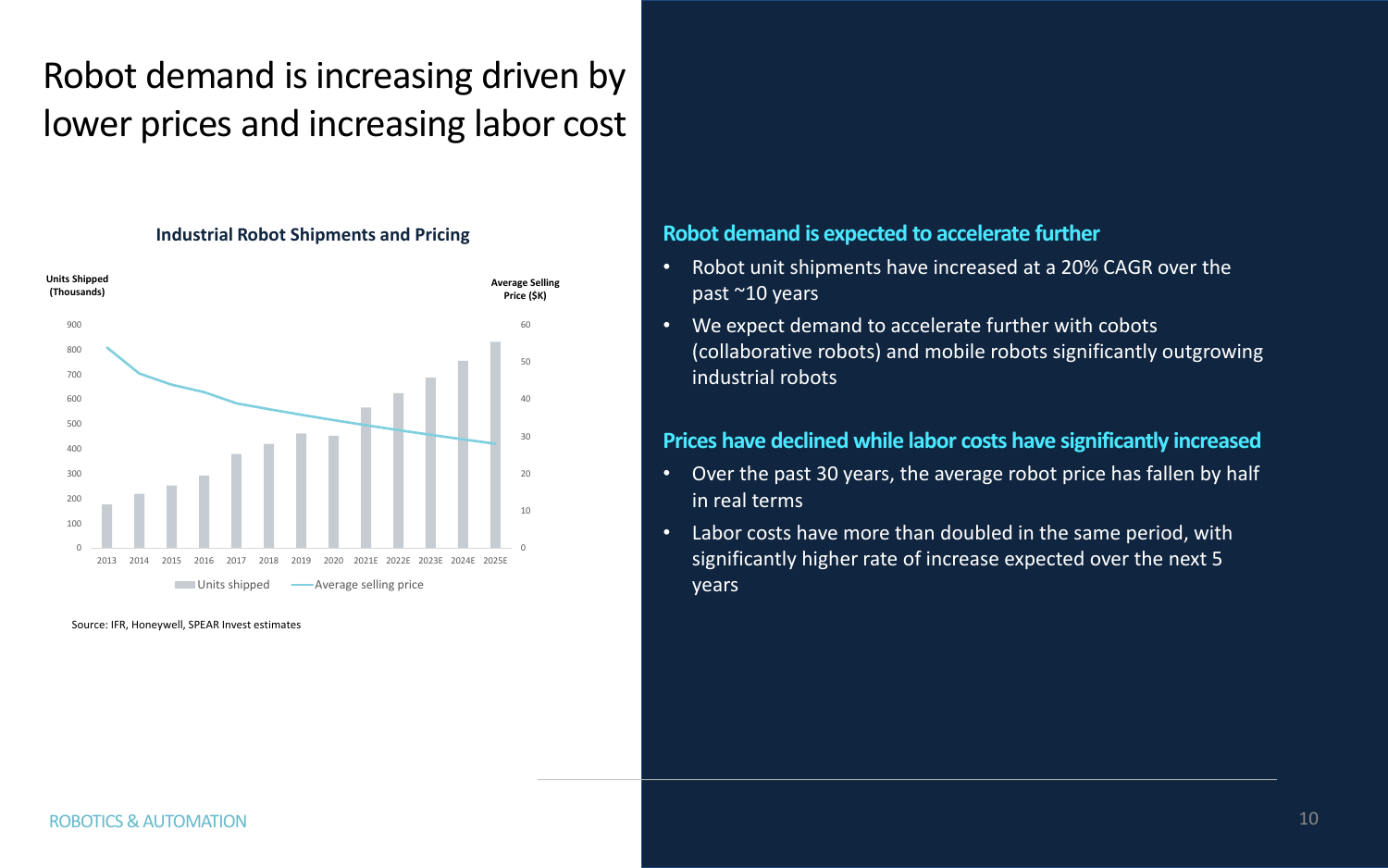# Massive opportunity for cobot and mobile robot growth



industrial robot  $\sim 100k + 3X$  the price spent on installation)

• Cobots (collaborative robots) and mobile robots are **more price effective** for many applications as they are easy to integrate (typical cobot costs ~35K\* vs.

• Cobot applications have been expanding – from traditional machine tending

*Robotics and automation are the solution to labor shortages and inflation - manufacturers can reduce the number of human workers required for monotonous or injury-prone tasks and redeploy them into higher-value jobs.*

• Mobile robots have been around since the 1940s, but have only recently become

- functionality to welding, palletizing, screwing, tactile sensing
- commercially viable due to **increased compute power**
- **performed at a distribution center today are manual**

• Mobile robots are gaining significant market share with increasing applications. **Logistics is one of the most important markets where over 80% of the tasks** 

\*price of a UR5 cobot with 5kg payload and 850mm reach

Source: ABI, Honeywell, SPEAR Invest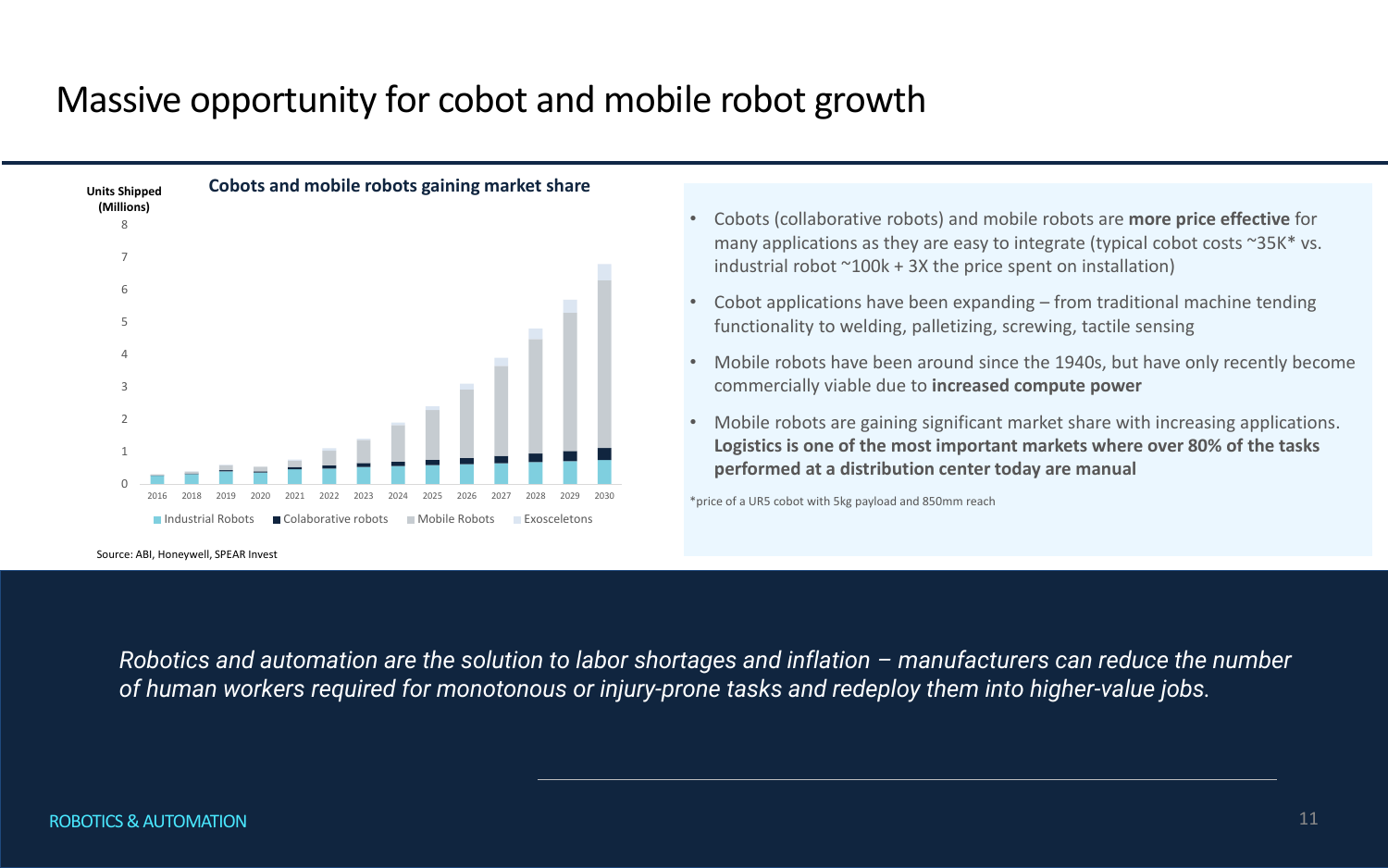# ARTIFICIAL INTELLIGENCE (AI)



## *TREND*

Artificial Intelligence (AI) is the simulation of human intelligence processes by computer systems and machines.

Deep learning, a subset of AI, is finding significant applications from predictive maintenance to machine vision. Although artificial intelligence for industrial applications is in the early innings of adoption, there are many companies that are establishing themselves as leaders in their respective fields.

## *INVESTMENT UNIVERSE*

We focus our investment universe on three different areas:

- Predictive maintenance and digital twins
- Natural language processing
- Machine vision

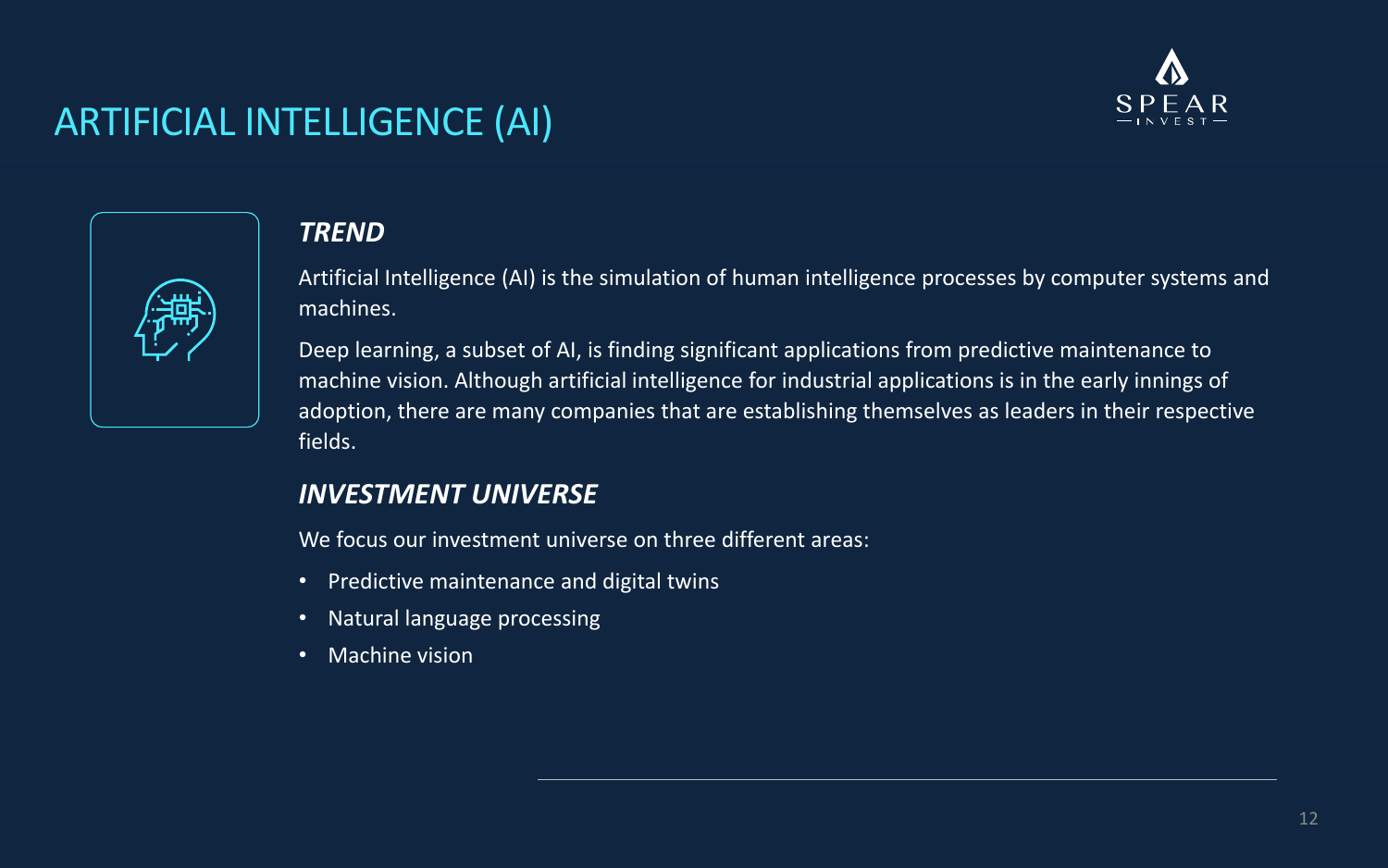## AI can substantially raise economic output for many industries

*For manufacturing alone, AI can boost GVA by almost US\$4 trillion by 2035. While AI is a relatively new market, a handful of companies are establishing themselves as clear leaders.* 

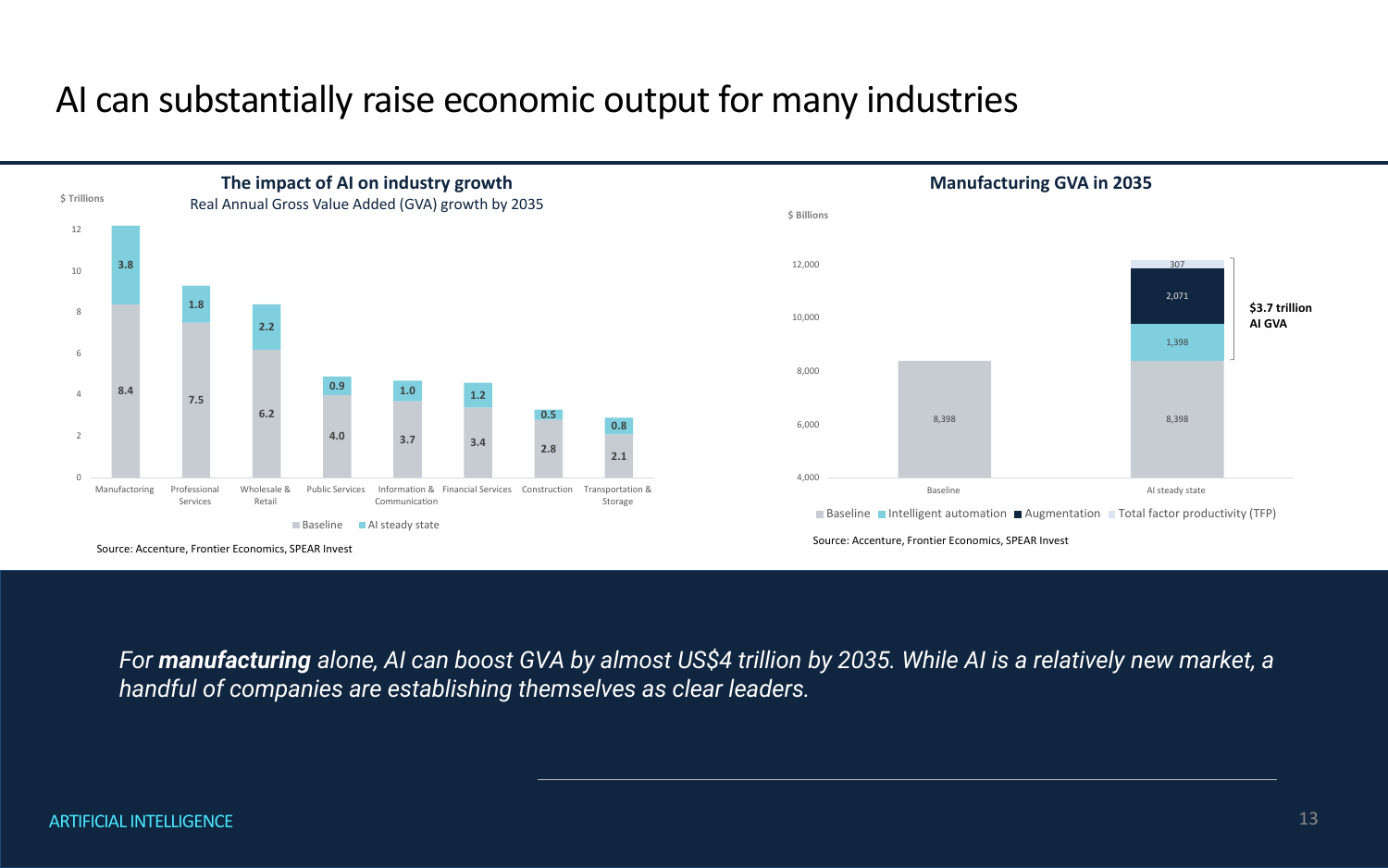# Exploding model complexity means exponential need for new solutions

## **Number of parameters in AI models is growing exponentially**

• Model complexity has grown from **<100 million** parameters for the ResNet-50 used for imaging, to over 500 billion for natural

- language processing models, in just over 2 years
- powerful generative language model known as Megatron-Turing NLP with **530 billion parameters**

• Nvidia and Microsoft announced the world's largest and most

### **Driving need for new hardware and software solutions**

• A model with more than 1.3 billion parameters **cannot fit into a** 

• New products such **DPUs** are needed e.g., Nvidia's DGX Super-

- **single GPU**, exponentially increasing demand for GPUs
- pod containing a Bluefield DPU
- pipeline parallelism for scaling the model across different nodes, can optimize the use of the hardware

### ARTIFICIAL INTELLIGENCE AND A SERVERSE AND A SERVERSE THAT AND THE SERVER OF THE SERVER OF THE SERVER OF THE S

• Solutions such as tensor-slicing to scale models on a node, and



Source: NVIDIA, SPEAR Invest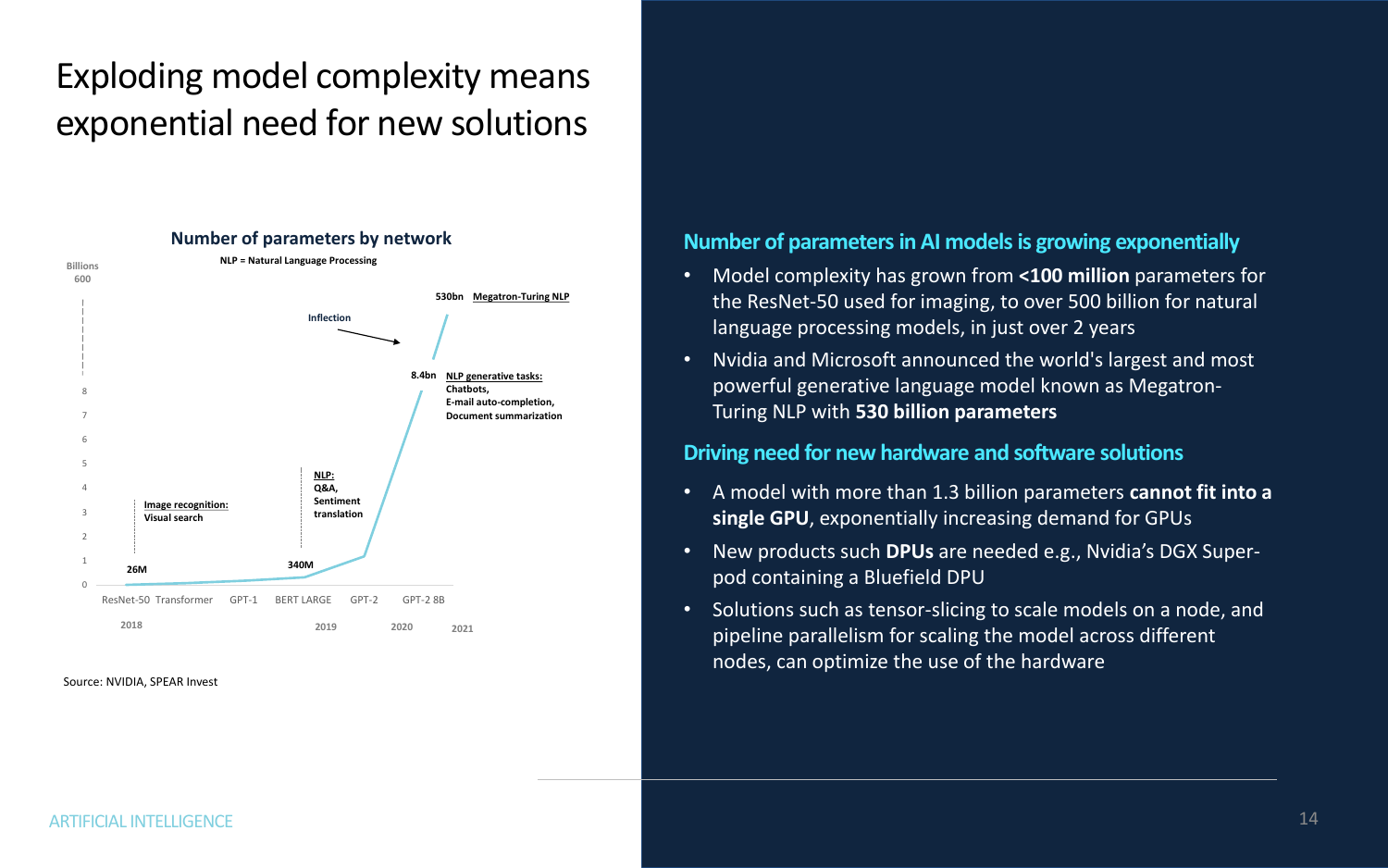# PHOTONICS & ADDITIVE MANUFACTURING

## *TREND*

Photonics is the technology of generating and harnessing light and other forms of radiant energy whose quantum unit is the photon.

Photonics applications have the potential to revolutionize manufacturing processes and range from high-power lasers used for manufacturing (3D printing and laser cutting) to low-power lasers used for sensing and imaging.

## *INVESTMENT UNIVERSE*

We focus our investment universe on two different areas:

High-power lasers for advanced manufacturing:

- 3D printing generating meaningful cost savings for traditional manufacturers
- Laser-cutting disrupting traditional metalworking processes

Low-power lasers for sensing and imaging applications:

• LiDAR, medical imaging

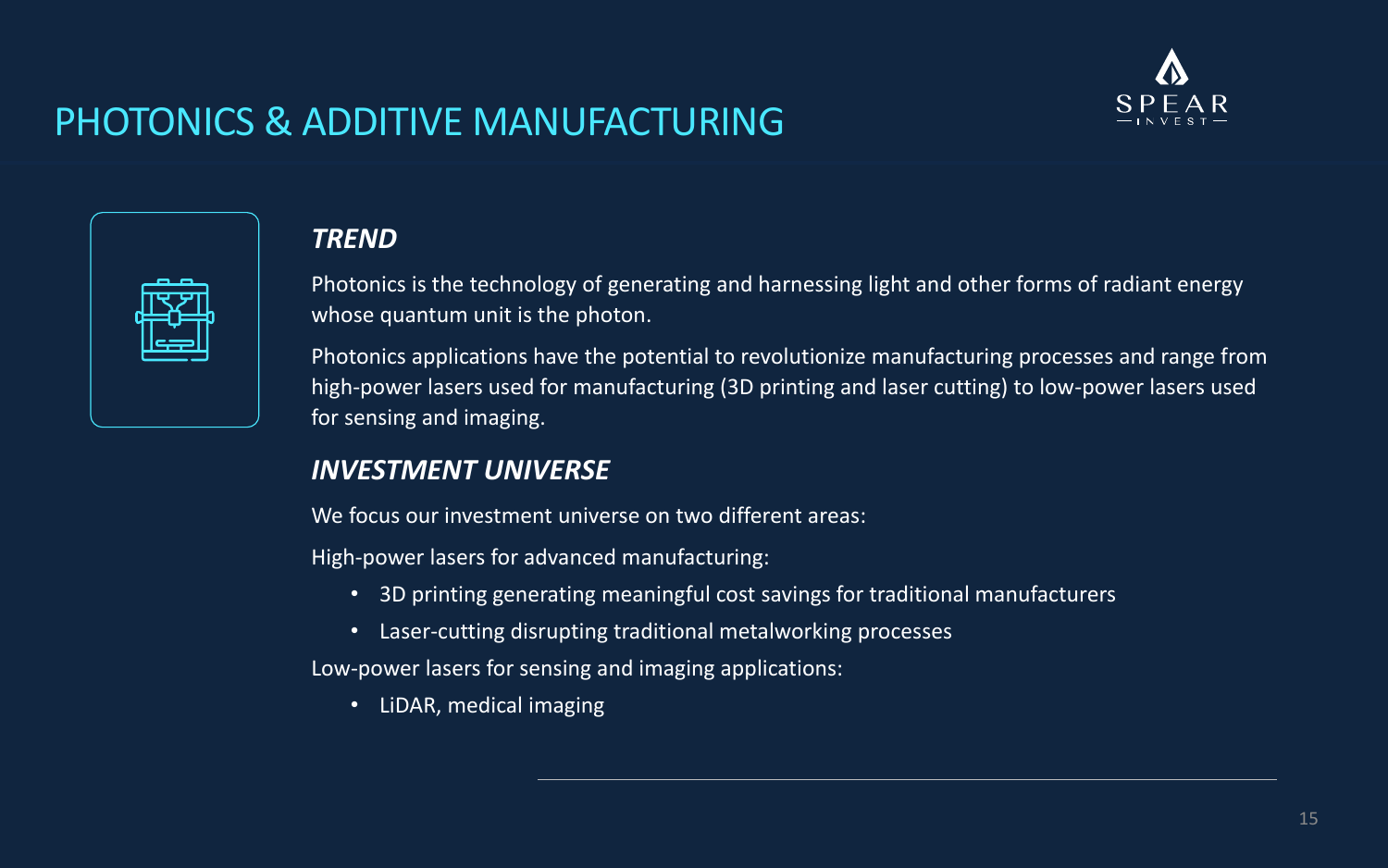## **Broader adoption of 3D printing from design to production**

• The inflection point in additive manufacturing is driven by use cases • Using 3D printing for manufacturing will result in a significant a step-

- expanding from design and prototyping to actual production
- **Over 50%** of respondents are using 3D printing for production, compared to less than 30% in 2015 per recent survey\*
- up in demand

### **Addresses many challenges relevant today**

• **Reducing raw material cost** – 3D printing process is additive which

- **Re-shoring and simplifying supply chains**  3D printers can be installed closer to where parts are needed
- means that there is minimal waste compared to "cutting-out"
- **Reducing CO2 emissions "**light-weighing" can be a meaningful contributor to fuel efficiency

Source: Grandview Research, SPEAR Invest

Source: \*Sculpteo Survey, SPEAR Invest

**Purpose for 3D printing** 

# Additive manufacturing is expected to grow at a  $^{\sim}20\%$  CAGR...



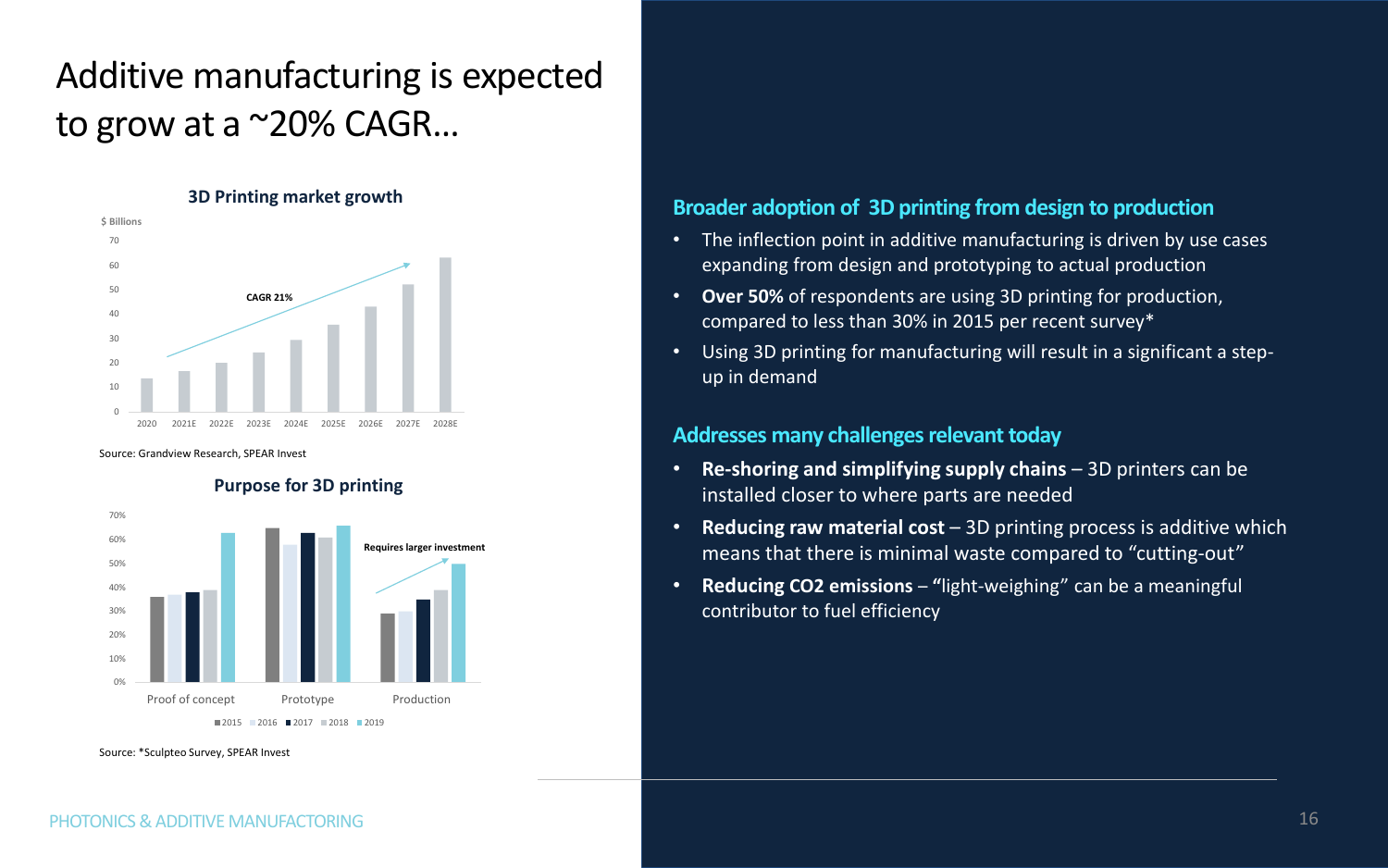# …resulting in significant cost reduction for manufacturing companies

### **Aerospace and defense companies are well positioned to benefit**

• *Airbus:* Parts produced by additive layer manufacturing (ALM), **weigh up** 

• *Airbus:* **Every kilogram** saved prevents **25 tons of CO2** emissions during

• *GE:* the GE9X engine includes more than **300 metal 3D printed parts**

• *GE:* the blades are lighter than traditionally manufactured ones and contribute towards an **up to 10 percent increase in fuel efficiency** 



Source: Sculpteo Survey, SPEAR Invest

*We expect that meaningful value from additive manufacturing will be captured by traditional manufacturers reducing their cost structure, creating significant operating leverage as revenues come back.*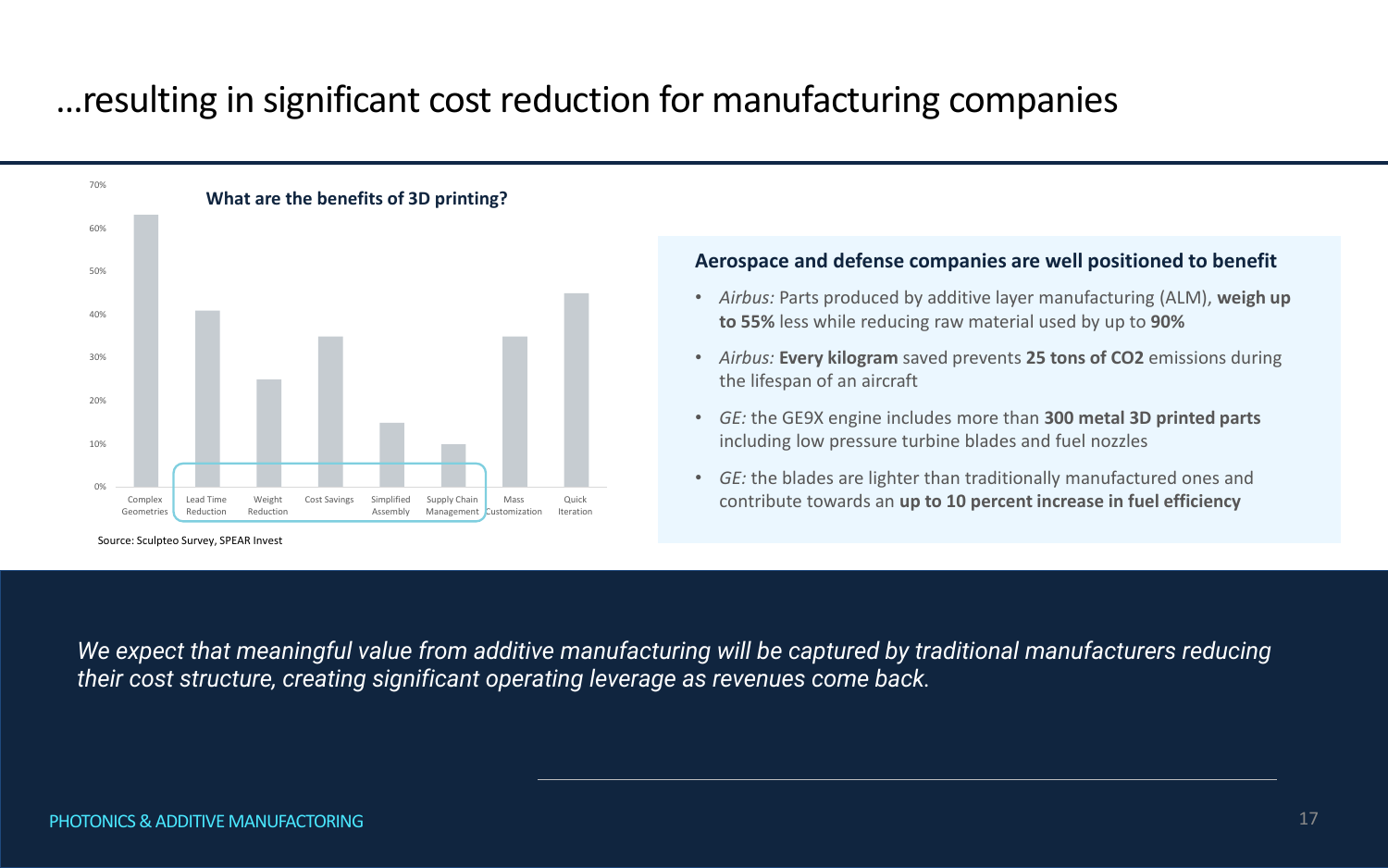# SPACE EXPLORATION

## *TREND*

Lower launch cost, new availability of off-the shelf hardware technology, and increased accessibility through energy-efficient computing, are enabling private companies to costeffectively develop and launch rockets and satellites, transforming a bureaucratic government run end-market.

Market size could grow from \$350bn today to more than \$1 trillion by 2040.

## *INVESTMENT UNIVERSE*

We focus our investment universe on four different areas:

- Broadband connectivity
- Orbital rocket and satellite technologies
- Suborbital hypersonic travel
- Ground equipment connectivity

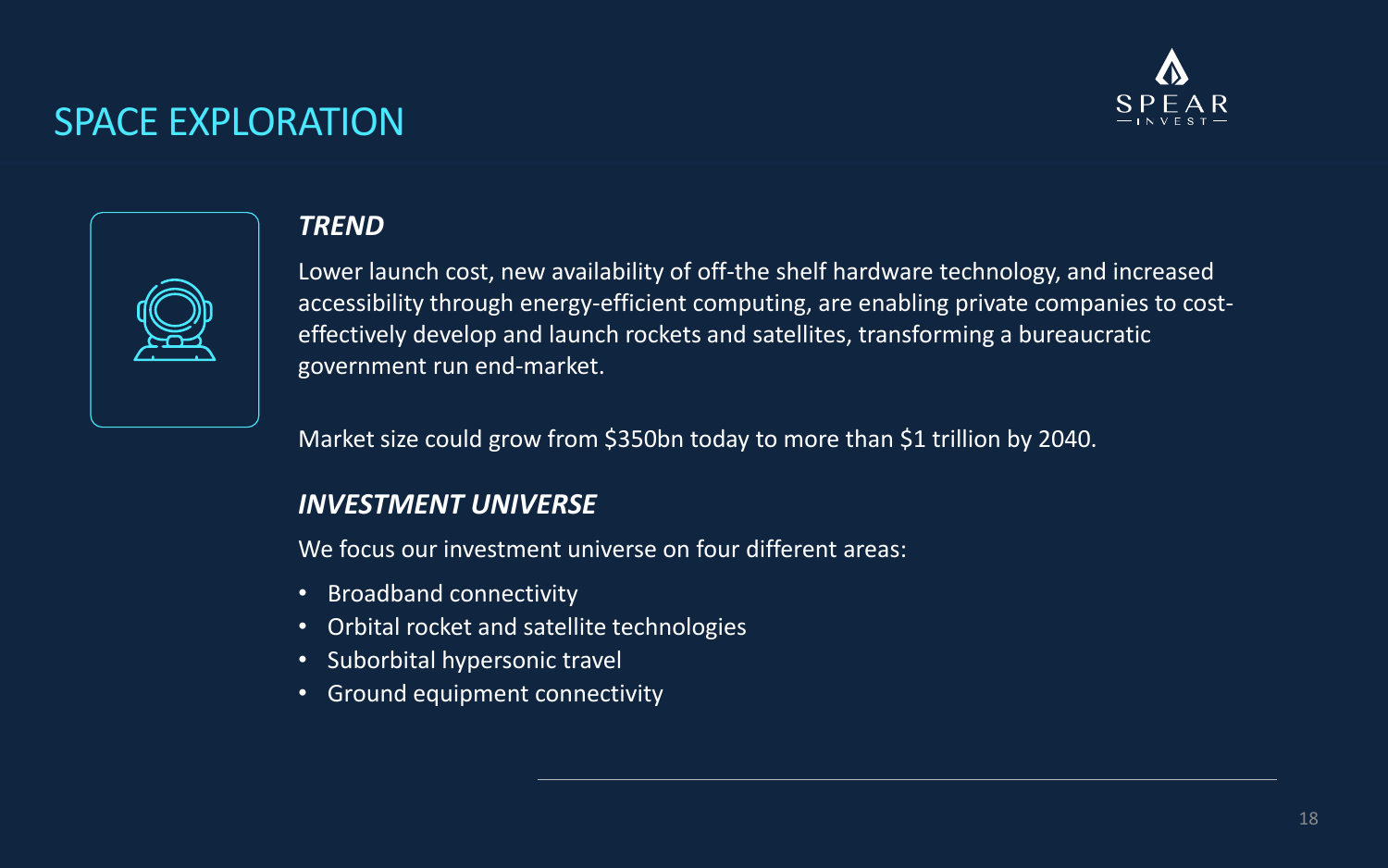# Space industry is expected to grow to over 1 trillion by 2040…

## **Rocket and satellite costs have meaningfully declined**

• The cost to **launch a satellite** has declined to about \$60 million, from \$200 million, **via reusable rockets**, with a potential drop to as low as \$5 million, per

- industry estimates
- 

• Satellite mass production could further decrease that cost to \$500,000

### **Enabling global connectivity**

• With costs declining, many companies are launching **LEO (Low Earth Orbit)** 

• LEO satellites provide faster speed and lower latency and therefore can be used

- **satellites**
- for critical communications

### **LEO vs. GEO**

**The Global Space Economy**  1,200,000 **\$ millions** 1,000,000 800,000 600,000 400,000 200,000 - - సిన్నిస్ సిన్నిస్ స్టార్ట్ స్టార్ట్ స్టార్ట్ స్టార్ట్ స్టార్ట్ స్ట్రీ స్ట్రీ స్ట్రీ స్ట్రీ స్ట్రీ స్ట్రీ స్టార్ట్ స్ట్రీ స్ట్రీ ■ Consumer TV **■** Consumer Broadband ■ Fixed Satellite Services **Ground Equipment Satellite Manufacturing Non Satellite Industry** ■ Other Second order impact

• LEO (Low Earth Orbit) satellites **have <300 millisecond latency.** They orbit at altitude between 100 to 1,200 miles at speed of 17,000mph completing an

- orbit every 100 minutes
- 

• Geostationary Equatorial Orbit (GEO) satellites have **700 millisecond latency**. They orbit at altitude of  $\sim$ 22,000miles at speed of 7,000mph – move at the same angular velocity as earth and orbit along and hence appear stationary

Source: Haver Analytics, MS Industry Reports, Iridium Communications, SPEAR Invest

### SPACE EXPLORATION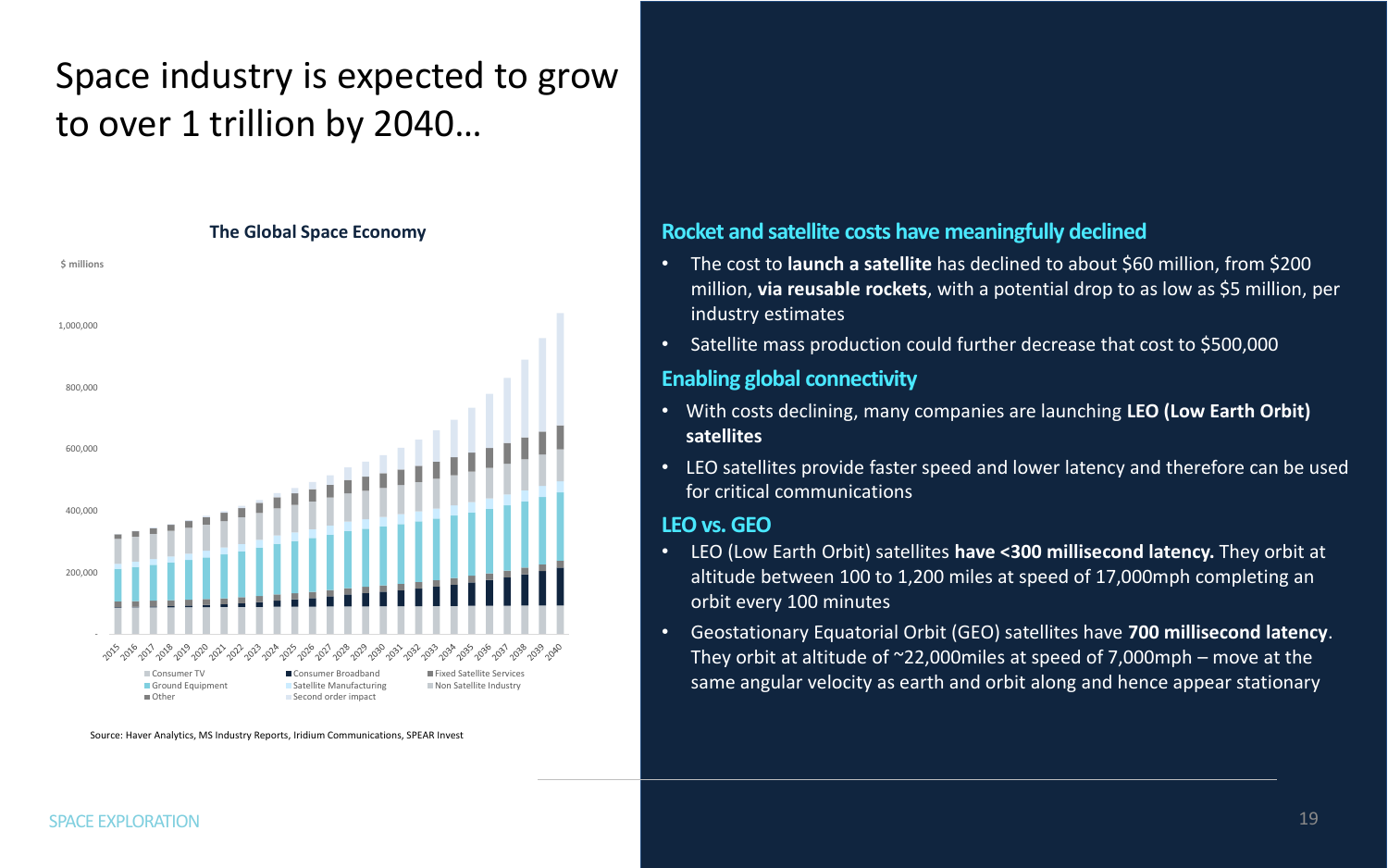## …creating whole new markets and investment opportunities



*Cost of access to space is declining rapidly, while demand for bandwidth is growing exponentially, driven by innovation in compute, collaborative virtual worlds, AI, IoT, autonomous vehicles, etc.*